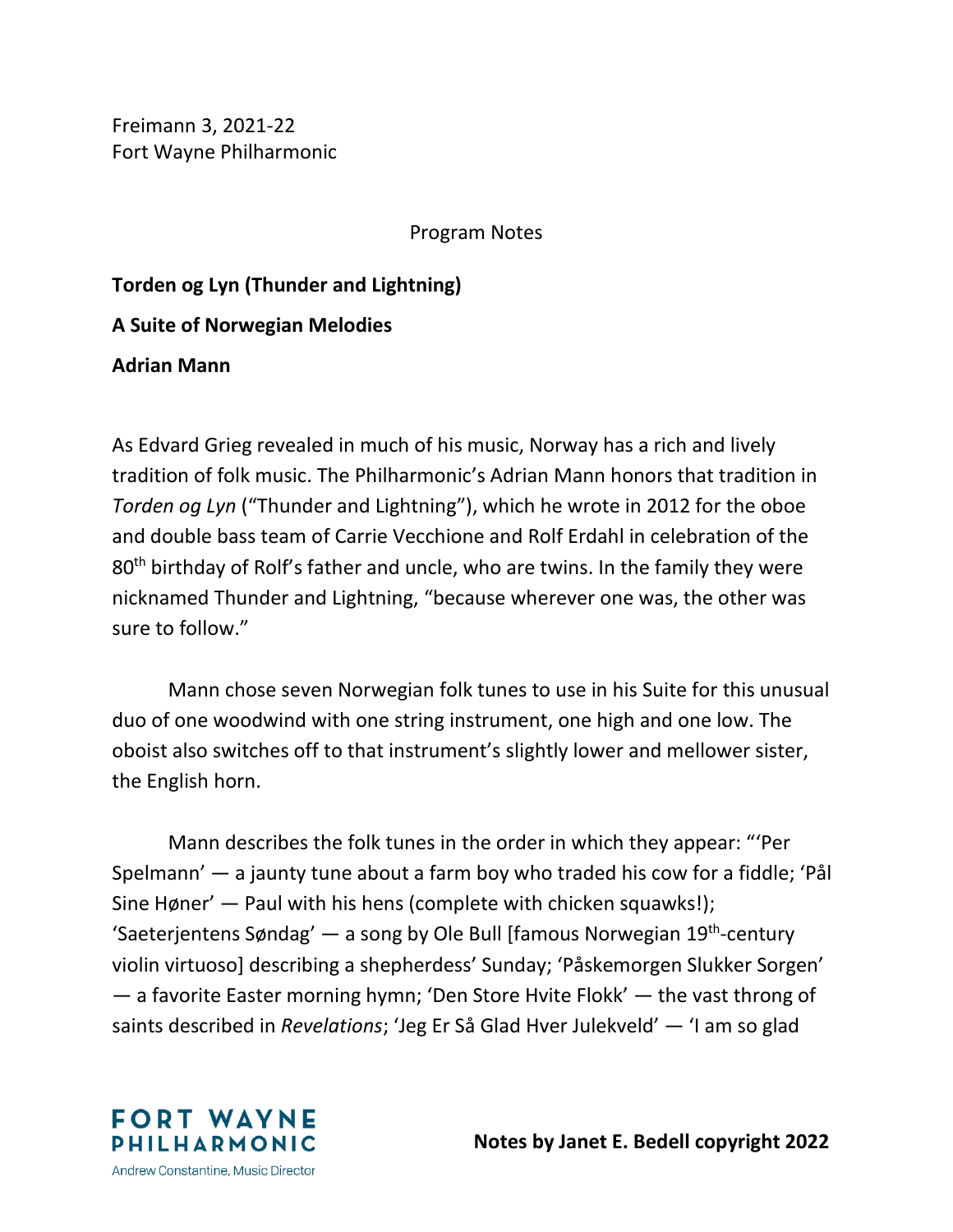each Christmas Eve'; and 'Plucked' Halling — a traditional Lydian-mode tune played on the Hardanger folk fiddle."

Adrian Mann joined the Fort Wayne Philharmonic in 1973 as Principal Bass. The Phil's Staff Arranger since 1990 and Librarian since 2007, he has also served as Personnel Manager, Director of in-School Presentations, Director of Gallery Concerts, and Stage Manager. Mann holds an Artist Diploma from the New School of Music and master's and doctorate degrees from Catholic University of America. His arrangements have been performed by many orchestras, including Pittsburgh, Toronto, Milwaukee, Cincinnati, and the New York Pops. Since 1990, the Phil has performed more than 75 of his arrangements and more than a dozen original compositions.

**Violin Sonata No. 2 in D Major, opus 94a Sergei Prokofiev (b. 1891, Sontsovka, Ukraine; d. 1953, Moscow, U.S.S.R.)**

In 1917, Sergei Prokofiev fled Russia to escape the Revolution and then for nearly two decades enjoyed a flourishing career in Western Europe, traveling extensively to display his compositions and his formidable skills as a pianist. Promising him equal freedom and even more honor, the Soviet government lured him back home in 1936. Though his creative work still advanced in the U.S.S.R., the composer found life progressively closing in on him. After 1938, he was no longer permitted to travel abroad, and eventually his first wife, Lena, was arrested and sent to the Siberian gulag because she was Spanish and suspected of being a spy. And throughout the war, he was moved around to artists' colonies in remote parts of Russia to protect him from the front lines.

A major solace was provided by the superb Russian artists Prokofiev found around him in these refuges. Among them was the great violinist David Oistrakh, for whom he had begun writing his first Violin Sonata in 1938. But that work was a



 **Notes by Janet E. Bedell copyright 2022**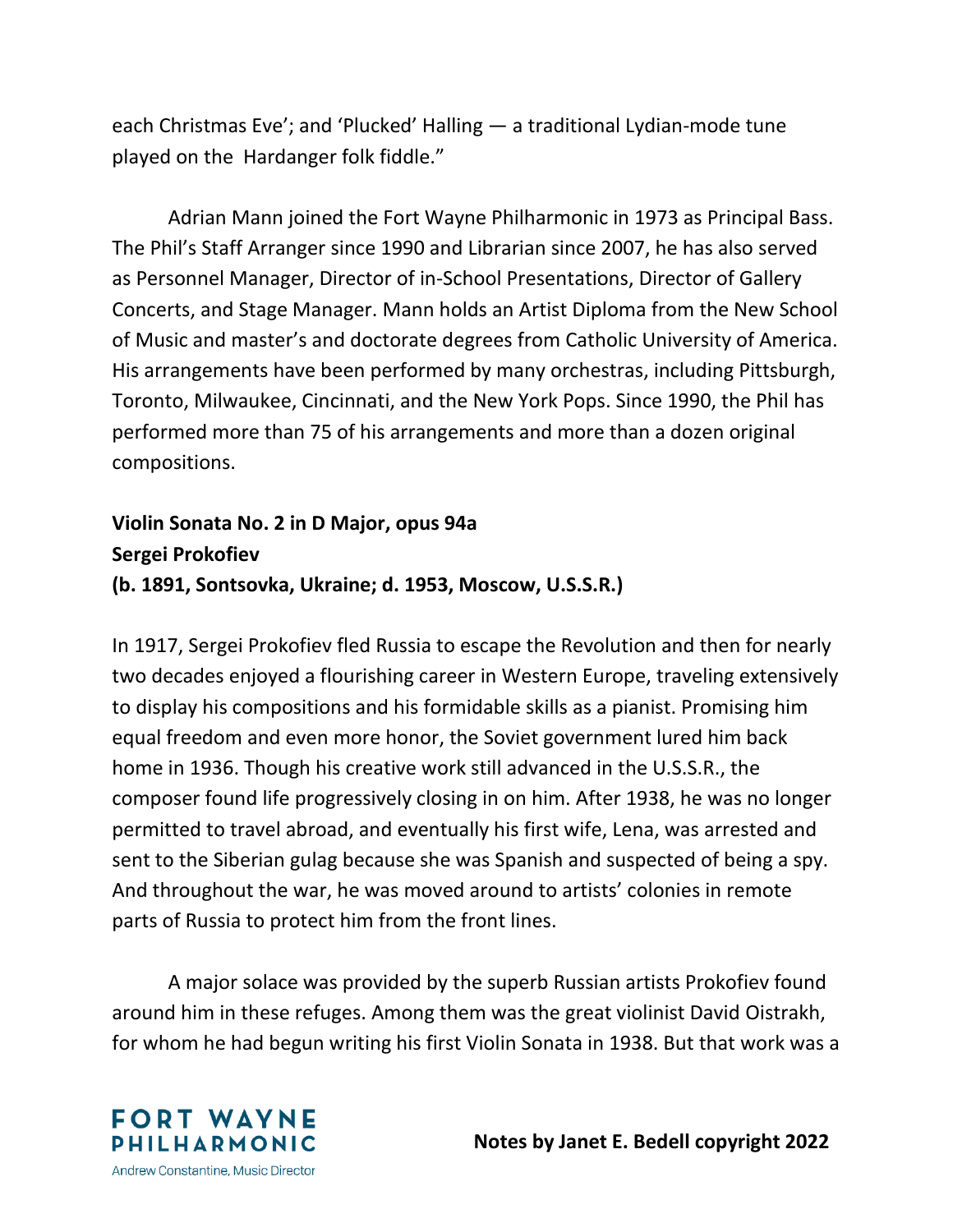deep expression of his personal suffering during these years, and he didn't manage to finish it until 1946. Instead, he turned to lighter, more congenial assignments like the Flute Sonata he composed while staying in Perm in the Ural Mountains bordering Asia.

Still waiting for his promised sonata, Oistrakh was enchanted by the Flute Sonata's mixture of engaging melodies, classical design, and virtuosity and urged Prokofiev to turn it into a violin sonata. The violinist worked closely with the composer to create changes for the sonata that would better suit his instrument. Thus, the Second Violin Sonata in D Major was born even before the First Violin Sonata was finished. It was successfully premiered by Oistrakh in Moscow in June 1944 and immediately eclipsed its flute original in popularity.

Far more lyrical and optimistic than the First Sonata, the Second follows traditional classical forms for its movements, though Prokofiev tweaks them a bit with fresh inspirations. A sonata form in D Major, the **first movement** begins gently as if in *medias res* with a sweet, slightly wistful theme for the violin. The second theme ambles in like a carefree passerby. This music finally springs into action with the development section, which brings a virtuoso brilliance to these themes.

Next comes a speedy **Scherzo** in A minor buoyed by a jolly whirlwind theme for the violin and a constant rhythmic conflict of two beats against three. In the middle trio section, Prokofiev slides off to a slower, more introspective mood, periodically enlivened by little sparks of playfulness.

The *Andante* **third movement** is a lyrical song with an airy, soaring theme for the violin. Daniel Jaffé points out the bluesy quality of its middle section; Prokofiev had learned to love jazz in the West and used to hold semi-clandestine sessions in his apartment playing his jazz recordings for Russian aficionados.

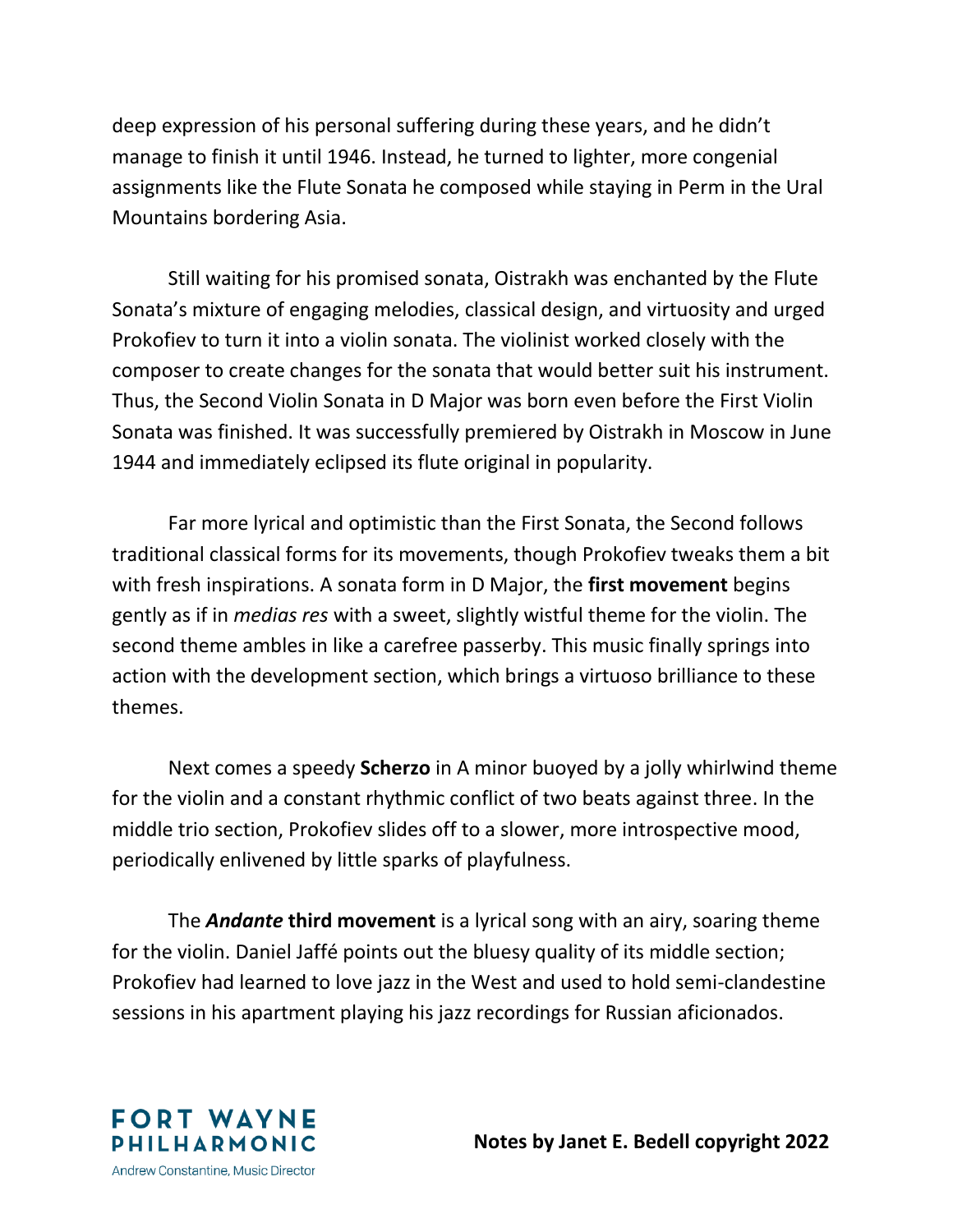Back in D Major, the **finale** is a sonata rondo, whose main theme is a jaunty, slightly intoxicated march. This is contrasted with a slower, angular theme introduced by the piano  $-$  and sounding initially like a piano practice exercise!  $$ over which the violin flies freely. The movement's most remarkable feature is an unexpected lyrical episode, quiet and much slower, in which the violin sings an enchanting song over the piano's pattering. This song builds to return us to the impudent march and a brilliant, percussive finish.

## **String Quartet in F Major Maurice Ravel (b. 1875, Ciboure, France; d. 1937, Paris)**

Though his music was to epitomize the French ideals of elegance, craftsmanship, and the refined exploitation of color, Maurice Ravel had an extraordinarily unsuccessful career as a student at the Paris Conservatoire during the 1890s and early 1900s. Five times between 1900 and 1905, he tried and failed to win the coveted Prix de Rome, a composition prize that even the more radical Debussy and Berlioz had won in their days. These cumulative snubs finally instigated the "Affaire Ravel" that toppled the Conservatoire's top administration, as the Paris musical world protested that such an already highly admired composer should be denied in favor of nonentities who played by the rules.

Ravel even failed to win the ordinary prizes necessary to retain his place in the Conservatoire composition classes under the great Gabriel Fauré, who always believed in the younger man's exceptional talent. In January 1903, he submitted the exquisite first movement of his Quartet, his first major chamber work; the movement was rejected and he was ordered out of Fauré's course. "It lacked simplicity," complained one of the judges. For although Ravel's Quartet, completed in April of that year, was to become one of the most beloved staples of the chamber music repertoire, it was a most original re-conception of quartet